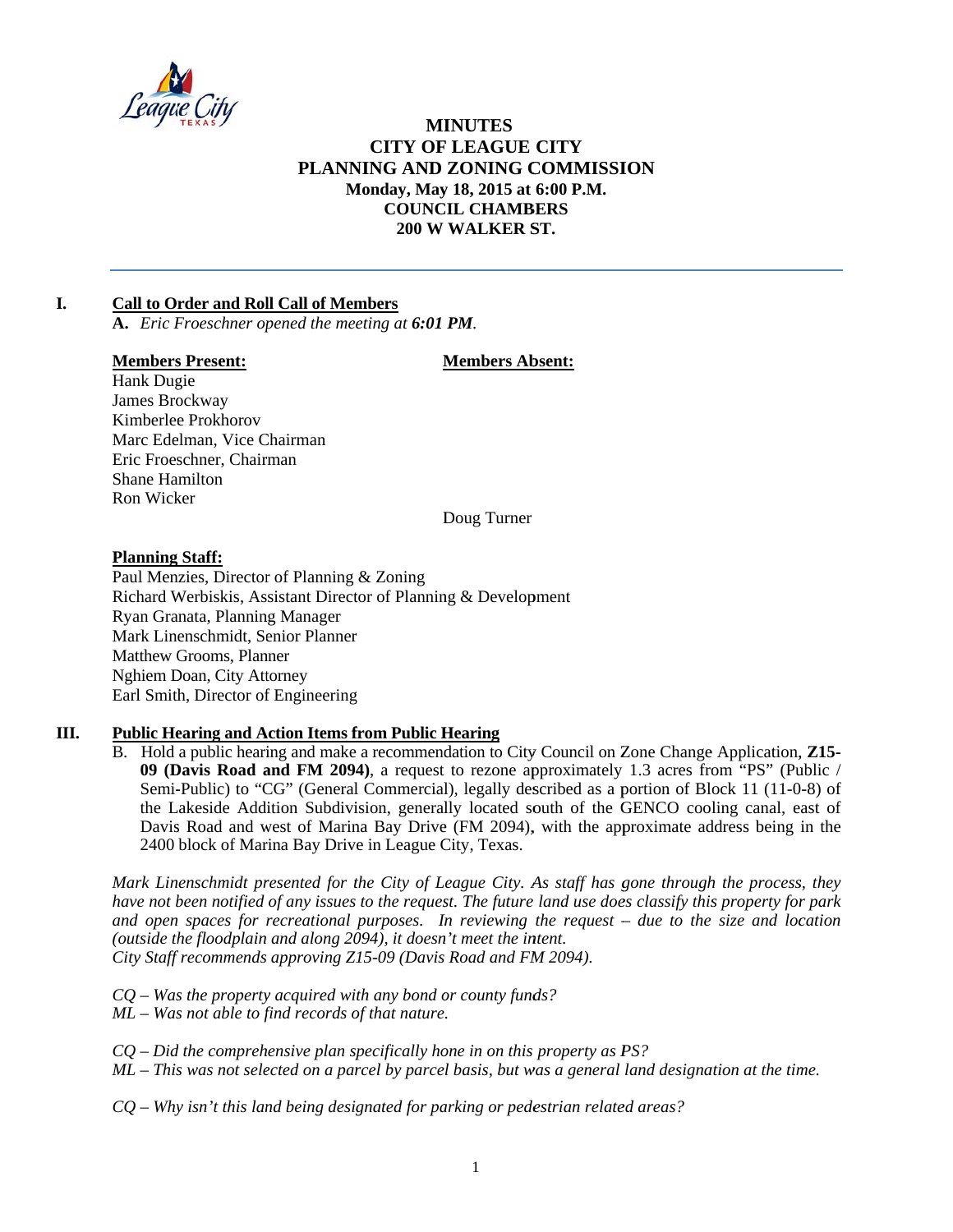*Paul Menzies (PM) – On this particular property, when it is put up for sale, the plan is to retain a trail easement for pedestrian use.* 

*CQ – It says that this are one of nine properties – are these the first four of nine?* 

*ML – There are five that are going for rezoning out of the nine properties identified for disposal. These are the first four of five, and the fifth will be at the next meeting.* 

*The public hearing opened at 6:21 PM.* 

*Judith Taub – Crows Nest Lane – has concerns for a different property and the traffic that it will make when trying to make a left hand turn on Davis Road.* 

**Brad Northcut** *– Palomar Ln – if a broker is picked, how are they picked in regards to a piece of property and how do we make sure it isn't an in-house broker to determine value?* 

*Barbara Meeks – Intrepid Way – most of the neighborhoods on Davis Road were built prior to green space requirements. There are many people that don't have adequate side-walks and other green spaces. If it is rezoned commercial, she wants to see the ingress/egress limited to Marina Bay Drive and not on Davis Road as there are already several issues with safety.* 

*The public hearing closed at 6:27 PM.* 

*ML – If Mr. Northcut will provide staff with his contact information, staff will research his questions and respond to his questions outside the prevue of this meeting.* 

*CC - There is a concern that general commercial is too intense a use for the location because of the many pedestrian accidents that have resulted in fatalities, there is a concern about traffic generated for that portion of Davis Road.* 

*ML – staff recommendation is based off of adjacent properties to bring in conformity from the surrounding areas. If there is a high traffic use, they will have to provide traffic impact assessments and other means during the submission process. Curb cuts would be through TXDOT.* 

*CC – There is concern that TXDOT would not recommend a curb cut or adequate measures, and would like to recommend a different use for this property come forth.* 

*CQ – Is that a motion?* 

*CC – This agenda item should be tabled for staff to do further research and come back with a different proposed use.* 

*CC – There is a concern since this property doesn't fit with the comprehensive plan that this should have a different use other than general commercial. It would be a shame to cut out parking and open spaces and see all of League City developed. Including the citizen concerns that there are not adequate green spaces in there, tabling this item for a different use is a good idea.* 

*CC – Suggests that City takes a large enough slice off of the property as a right of way for the potential trail, it might balance the traffic.* 

*CC – Also, if there is a buffer zone there between the uses would be a good idea. There are a lot of potential uses for this property.* 

*CC – There is nothing saying that we have to sell this property, so why not keep it and land bank it for future use? This property doesn't seem to be as important to dispose of or dispose of so quickly. Likewise, if the commission sets it as a less intense use, that is an option.* 

*CQ – Is there a deadline approaching that would keep this from being tabled until next meeting?*